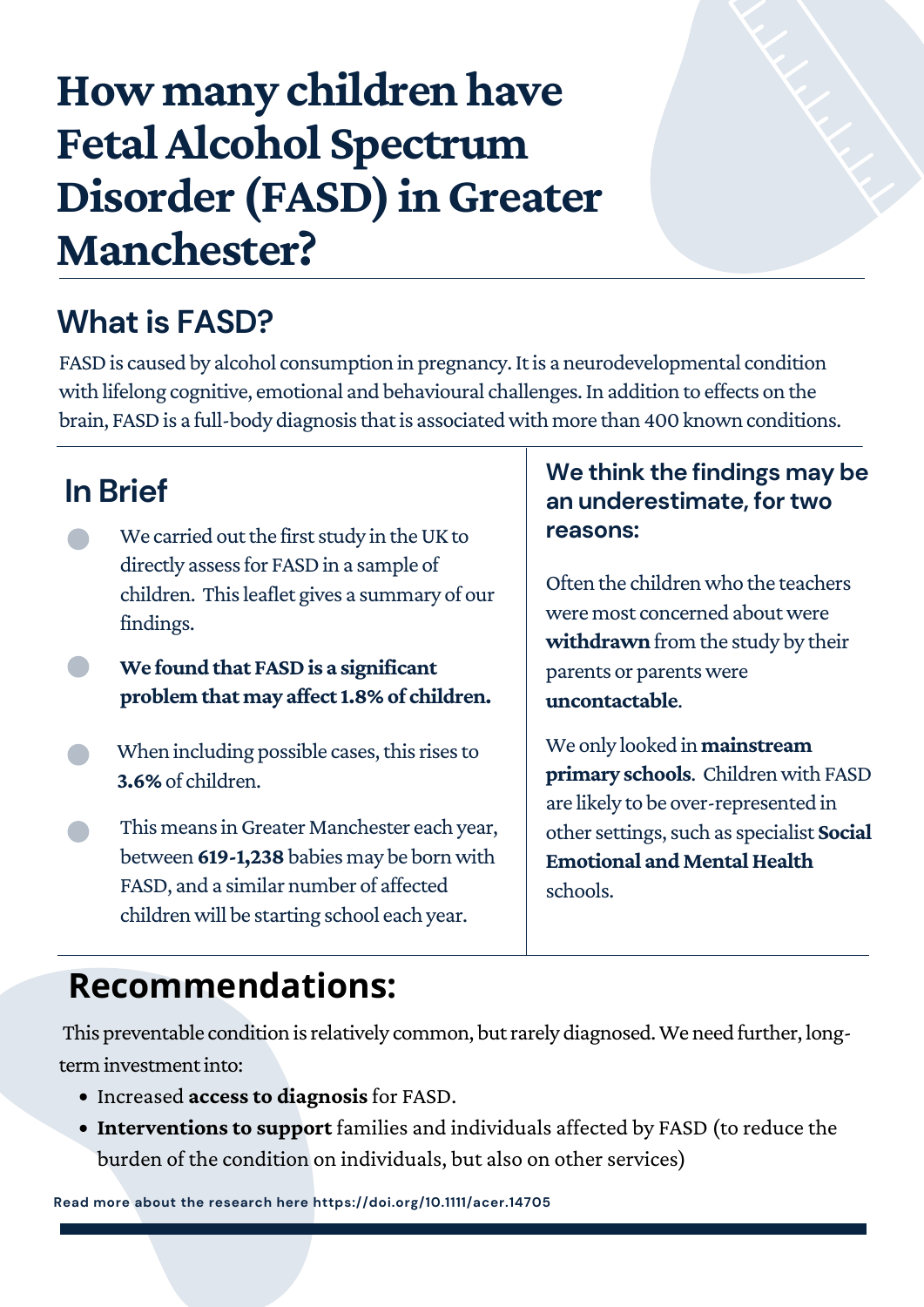### **The Study**

We carried out a two-stage study to actively identify FASD in three mainstream primary schoolsin Greater Manchester, UK. We looked at an entire year group of children aged 8-9 years.

In the first phase, children were selected on the basis of factors known to be related to FASD risk: if they were small for their age; had any special educational needs; whether they were currently or previously in care; and whether they had significant social/emotional/mental health symptoms. Additionally, if parents had concerns, they were able to put their child forward for assessment. Children who screened positive at this stage were invited for further assessment. The further assessment included a range of questionnaires with the parent, and some tests, including an IQ test, on the child.

> The crude prevalence rate of FASD was 1.8%. This is an estimate for these schools: the actual value is likely to fall between 1% and 3.5% (this range is called a 95% confidence interval). When we include all possible cases of FASD, the prevalence was 3.6% (95% confidence interval: 2.1-6.3%).

> > The full scientific report of the study can be found on line at: https://doi.org/10.1111/acer.14705

There were 220 children in the year group in the three schools. Of these, 50 (23%) screened positive at the first stage and were invited for a full assessment.

Twenty-six (12%) proceeded to stage-two assessment. Twenty-one had a developmental disorder. Of these, four had FASD and four were assessed as having possible FASD.

#### **None of these children had previously identified with a developmental diagnosis.**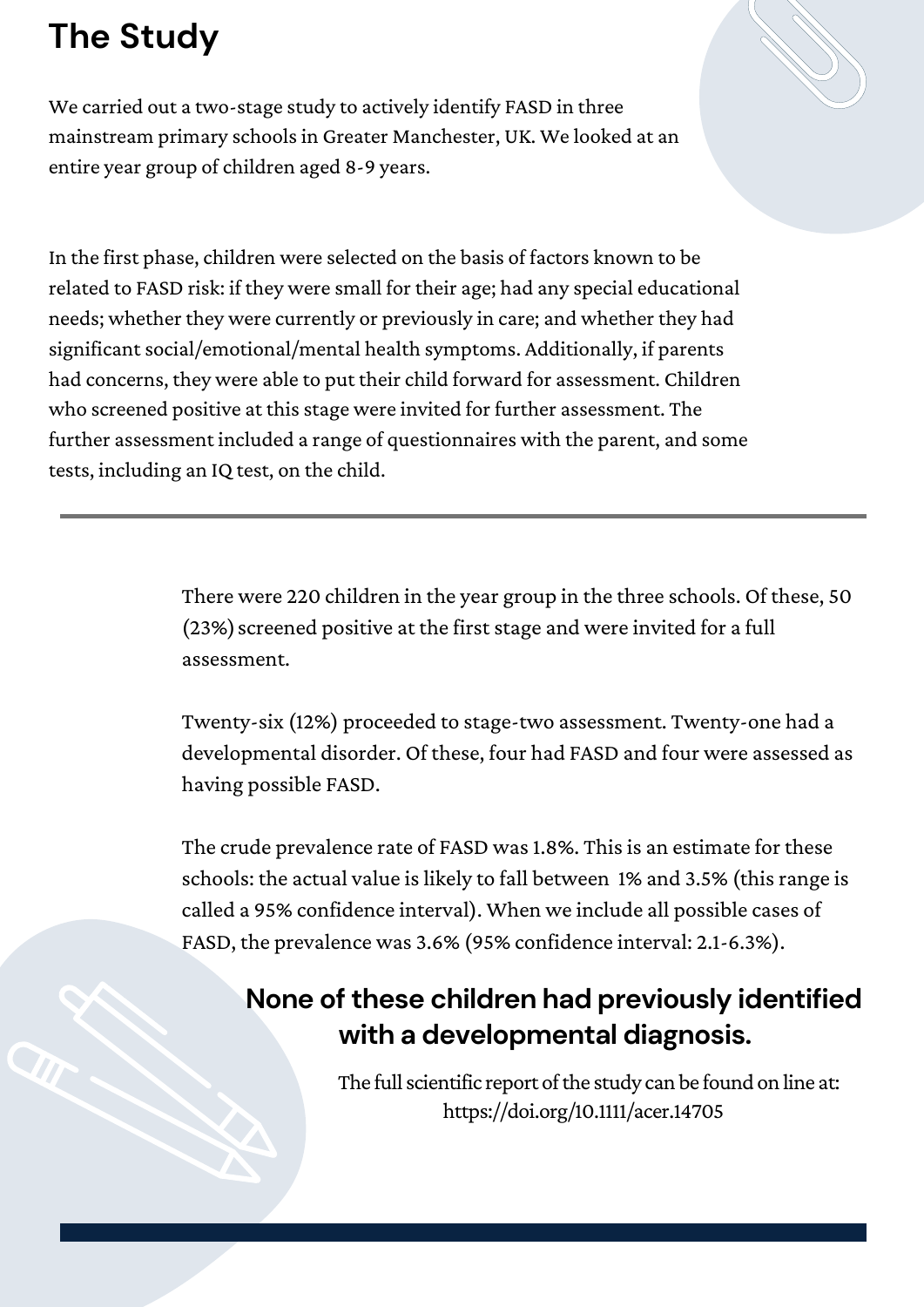The area of prenatal alcohol exposure and FASD is highly sensitive. Concerns are often raised when doing this sort of study that the findings could be distressing for families.

For this reason, we asked parents from two of the schools to provide feedback. Parents told us that overall, they had a positive experience of taking part. Even though the result was sometimes a shock, the report on their child was accessible and helpful.

Parents told us that their child had either actively enjoyed taking part or had been indifferent. No parent reported that their child was distressed by taking part.

The study used a relatively small sample size, and used just three schools. This number was chosen in anticipation of it being challenging to gain accessto schools. Before we started, we did a 'power calculation' to inform our study, which concluded that we would need to assess170 children in order for it to be statistically highly likely to find cases of FASD. Through our participating schools, we undertook assessments with 220 children.

### **Some of the challenges**

Screening for FASD is complex and expensive, the aim of the study was to screen enough children to provide useful information about the prevalence of FASD in Greater Manchester. In other words, we set out to see whether FASD was a significant problem, and we achieved that aim.

Based on our findings we think it is highly likely that an average sized primary school (with 60-90 children in the target age group) would have at least one or two casesin that year group.

This work should be replicated in more parts of the country to get a better overview of the prevalence for the UK.

> The study has been published in an international journal, and has undergone rigorous peer review.

**How did the parents and children feel about the study?**